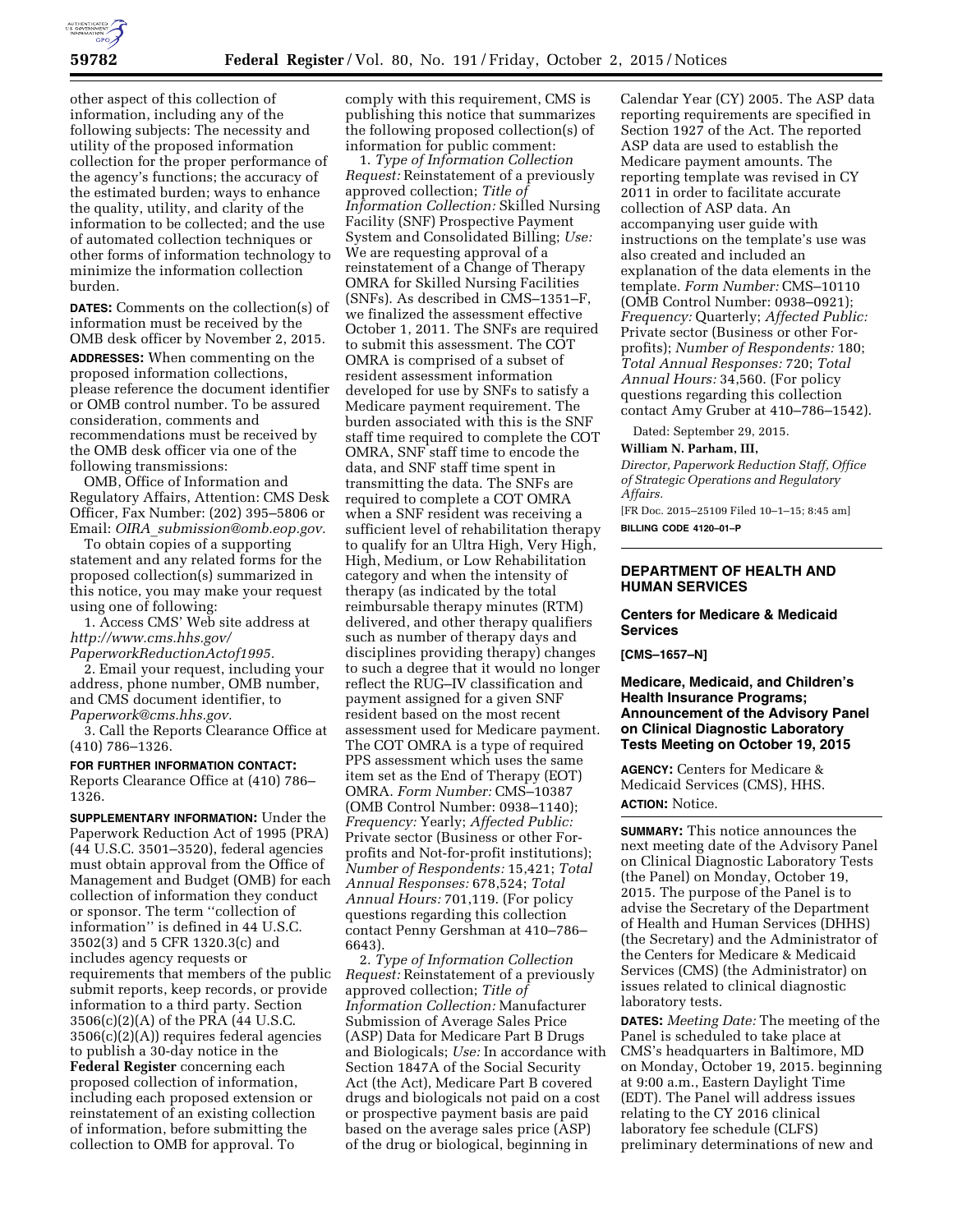reconsidered test codes, as well as provide input on other CY2016 CLFS issues that are designated in the Panel's charter.

### *Meeting Registration:*

The public may attend the meeting inperson, view via webcast, or listen via teleconference. Beginning Friday, October 2, 2015, and ending Tuesday, October 13, 2015 at 5:00 p.m. EDT, registration to attend the meeting inperson may be completed on-line at *[http://cms.gov/Regulations-and-](http://cms.gov/Regulations-and-Guidance/Guidance/FACA/AdvisoryPanelonClinicalDiagnosticLaboratoryTests.html)[Guidance/Guidance/FACA/Advisory](http://cms.gov/Regulations-and-Guidance/Guidance/FACA/AdvisoryPanelonClinicalDiagnosticLaboratoryTests.html) [PanelonClinicalDiagnosticLaboratory](http://cms.gov/Regulations-and-Guidance/Guidance/FACA/AdvisoryPanelonClinicalDiagnosticLaboratoryTests.html) [Tests.html.](http://cms.gov/Regulations-and-Guidance/Guidance/FACA/AdvisoryPanelonClinicalDiagnosticLaboratoryTests.html)* On this Web page, under ''Related Links,'' double-click the ''Clinical Diagnostic Laboratory Tests FACA Panel Meeting Registration'' link and enter the required information. All the following information must be submitted when registering:

- Name.
- Company name.
- Address.
- Email addresses.

**Note:** Participants who do not plan to attend the meeting in-person on October 19, 2015 should not register. No registration is required for participants who plan to view the meeting via webcast or listen via teleconference.

# **Presenter Registration and Submission of Presentations and Comments**

We are interested in submitted comments or in person presentations at the meeting concerning the issues described in the **SUPPLEMENTARY INFORMATION** section of this notice and clarified in the agenda to be published approximately 2 weeks before the meeting. The comments and presentations should not address issues not before the Panel. The deadline to register to be a presenter and to submit written presentations for the meeting is 5:00 p.m. EDT, Tuesday, October 13, 2015. Presenters may register by email by contacting the person listed in the **FOR FURTHER INFORMATION CONTACT** section of this notice. Presentations should be sent via email to the same person's email address.

### **Meeting Location, Webcast, and Teleconference**

The meetings will be held in the Auditorium, CMS Central Office, 7500 Security Boulevard, Woodlawn, Maryland 21244–1850. Alternately, the public may either view the meetings via a webcast or listen by teleconference. During the scheduled meeting, webcasting is accessible online at *[http://](http://cms.gov/live) [cms.gov/live.](http://cms.gov/live)* Teleconference dial-in information will appear on the final meeting agenda, which will be posted

on the CMS Web site when available at *[http://cms.gov/Regulations-and-](http://cms.gov/Regulations-and-Guidance/Guidance/FACA/AdvisoryPanelonClinicalDiagnosticLaboratoryTests.html)[Guidance/Guidance/FACA/Advisory](http://cms.gov/Regulations-and-Guidance/Guidance/FACA/AdvisoryPanelonClinicalDiagnosticLaboratoryTests.html) [PanelonClinicalDiagnosticLaboratory](http://cms.gov/Regulations-and-Guidance/Guidance/FACA/AdvisoryPanelonClinicalDiagnosticLaboratoryTests.html) [Tests.html.](http://cms.gov/Regulations-and-Guidance/Guidance/FACA/AdvisoryPanelonClinicalDiagnosticLaboratoryTests.html)* 

#### **Meeting Format**

This meeting is open to the public. The on-site check-in for visitors will be held from 8:30 a.m. to 9:00 a.m. on Monday, October 19, 2015. Following the opening remarks, the Panel will address any issues relating to the CY 2016 CLFS preliminary determinations of new and reconsidered test codes, as well as provide input on other CY 2016 CLFS issues that are designated in the Panel's charter. The Panel will hear oral presentations from the public for no more than 1 hour during each of two sessions. During session one, registered persons from the public may present recommendations on preliminary determinations of new and reconsidered codes for the CY 2016 CLFS. During session two, registered persons from the public may present recommendations on CLFS issues that are designated in the Panel's charter and outlined in the Agenda.

**ADDRESSES:** *Web site:* For additional information on the Panel, please refer to our Web site at *[http://cms.gov/](http://cms.gov/Regulations-and-Guidance/Guidance/FACA/AdvisoryPanelonClinicalDiagnosticLaboratoryTests.html) [Regulations-and-Guidance/Guidance/](http://cms.gov/Regulations-and-Guidance/Guidance/FACA/AdvisoryPanelonClinicalDiagnosticLaboratoryTests.html) [FACA/AdvisoryPanelonClinical](http://cms.gov/Regulations-and-Guidance/Guidance/FACA/AdvisoryPanelonClinicalDiagnosticLaboratoryTests.html) [DiagnosticLaboratoryTests.html.](http://cms.gov/Regulations-and-Guidance/Guidance/FACA/AdvisoryPanelonClinicalDiagnosticLaboratoryTests.html)* 

**FOR FURTHER INFORMATION CONTACT:**  Glenn C. McGuirk, Designated Federal Official (DFO), Center for Medicare, Division of Ambulatory Services, CMS, 7500 Security Boulevard, Mail Stop C4– 01–26, Baltimore, MD 21244, 410–786– 5723, email *[CDLTPanel@cms.hhs.gov](mailto:CDLTPanel@cms.hhs.gov)* or *[Glenn.McGuirk@cms.hhs.gov.](mailto:Glenn.McGuirk@cms.hhs.gov)* Press inquiries are handled through the CMS Press Office at (202) 690–6145.

# **SUPPLEMENTARY INFORMATION:**

# **I. Background**

The Advisory Panel on Clinical Diagnostic Laboratory Tests is authorized by section 1834A(f)(1) of the Social Security Act (the Act) (42 U.S.C. 1395m–1), as established by section 216 of the Protecting Access to Medicare Act of 2014 (PAMA) (Pub. L. 113–93, enacted April 1, 2014). The Panel is subject to the Federal Advisory Committee Act (FACA), as amended (5 U.S.C. Appendix 2), which sets forth standards for the formation and use of advisory panels.

Section 1834A(f)(1) of the Act directs the Secretary of the Department of Health and Human Services (Secretary) to consult with an expert outside advisory panel, established by the Secretary, composed of an appropriate

selection of individuals with expertise in issues related to clinical diagnostic laboratory tests. Such individuals may include molecular pathologists, clinical laboratory researchers, and individuals with expertise in laboratory science or health economics.

The Panel will provide input and recommendations to the Secretary and the Administrator of the Centers for Medicare & Medicaid Services (CMS), on the following:

• The establishment of payment rates under section 1834A of the Act for new clinical diagnostic laboratory tests, including whether to use crosswalking or gapfilling processes to determine payment for a specific new test;

• The factors used in determining coverage and payment processes for new clinical diagnostic laboratory tests; and

• Other aspects of the new payment system under section 1834A of the Act.

A notice announcing the establishment of the Panel and soliciting nominations for members was published in the October 27, 2014 **Federal Register** (79 FR 63919 through 63920). In the August 7, 2015 **Federal Register** (80 FR 47491), CMS announced membership appointments to the Panel along with the first public meeting date for the Panel, which was held on August 26, 2015.

The Panel charter provides that panel meetings will be held up to four times annually. The Panel consists of 15 individuals and a Chair. The Panel Chair facilitates the meeting and the DFO or DFO's designee must be present at all meetings.

#### **II. Agenda**

The Agenda for the October 19, 2015, meeting will provide for discussion and comment on the following topics as designated in the Panel's Charter:

• CY 2016 CLFS preliminary determinations of new and reconsidered test codes which were posted on September 25, 2015 on our Web site at *[https://www.cms.gov/Medicare/](https://www.cms.gov/Medicare/Medicare-Fee-for-Service-Payment/ClinicalLabFeeSched/Laboratory_Public_Meetings.html) [Medicare-Fee-for-Service-Payment/](https://www.cms.gov/Medicare/Medicare-Fee-for-Service-Payment/ClinicalLabFeeSched/Laboratory_Public_Meetings.html) [ClinicalLabFeeSched/Laboratory](https://www.cms.gov/Medicare/Medicare-Fee-for-Service-Payment/ClinicalLabFeeSched/Laboratory_Public_Meetings.html)*\_ *Public*\_*[Meetings.html.](https://www.cms.gov/Medicare/Medicare-Fee-for-Service-Payment/ClinicalLabFeeSched/Laboratory_Public_Meetings.html)* 

• Other CY 2016 CLFS issues designated in the Panel's charter and further described on our Agenda.

A detailed Agenda will be posted approximately 2 weeks before the meeting, on the CMS Web site at *[http://](http://cms.gov/Regulations-andGuidance/Guidance/FACA/AdvisoryPanelonClinicalDiagnosticLaboratoryTests.html) [cms.gov/Regulations-andGuidance/](http://cms.gov/Regulations-andGuidance/Guidance/FACA/AdvisoryPanelonClinicalDiagnosticLaboratoryTests.html) [Guidance/FACA/AdvisoryPanelon](http://cms.gov/Regulations-andGuidance/Guidance/FACA/AdvisoryPanelonClinicalDiagnosticLaboratoryTests.html) [ClinicalDiagnosticLaboratoryTests.html.](http://cms.gov/Regulations-andGuidance/Guidance/FACA/AdvisoryPanelonClinicalDiagnosticLaboratoryTests.html)* 

#### **III. Meeting Attendance**

The Panel's meeting on October 19, 2015, is open to the public; however,